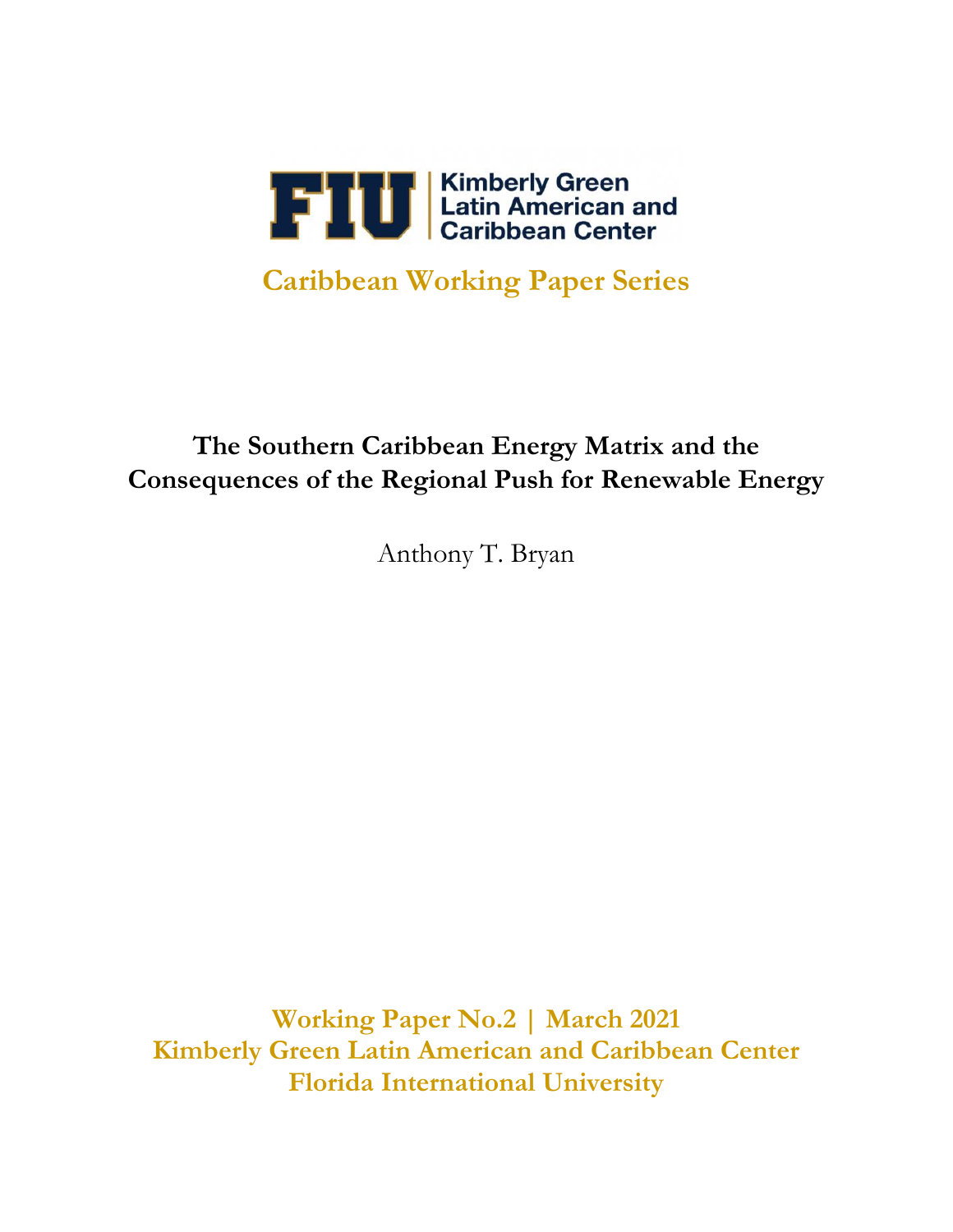## **The Southern Caribbean Energy Matrix and the Consequences of the Regional Push for Renewable Energy**

Anthony T. Bryan

## **TABLE OF CONTENTS**

| Maritime Energy Disputes, Geopolitics, and Cooperation 10   |  |
|-------------------------------------------------------------|--|
| The New Geopolitics of the Transition from Fossil Fuels  12 |  |
|                                                             |  |
|                                                             |  |
|                                                             |  |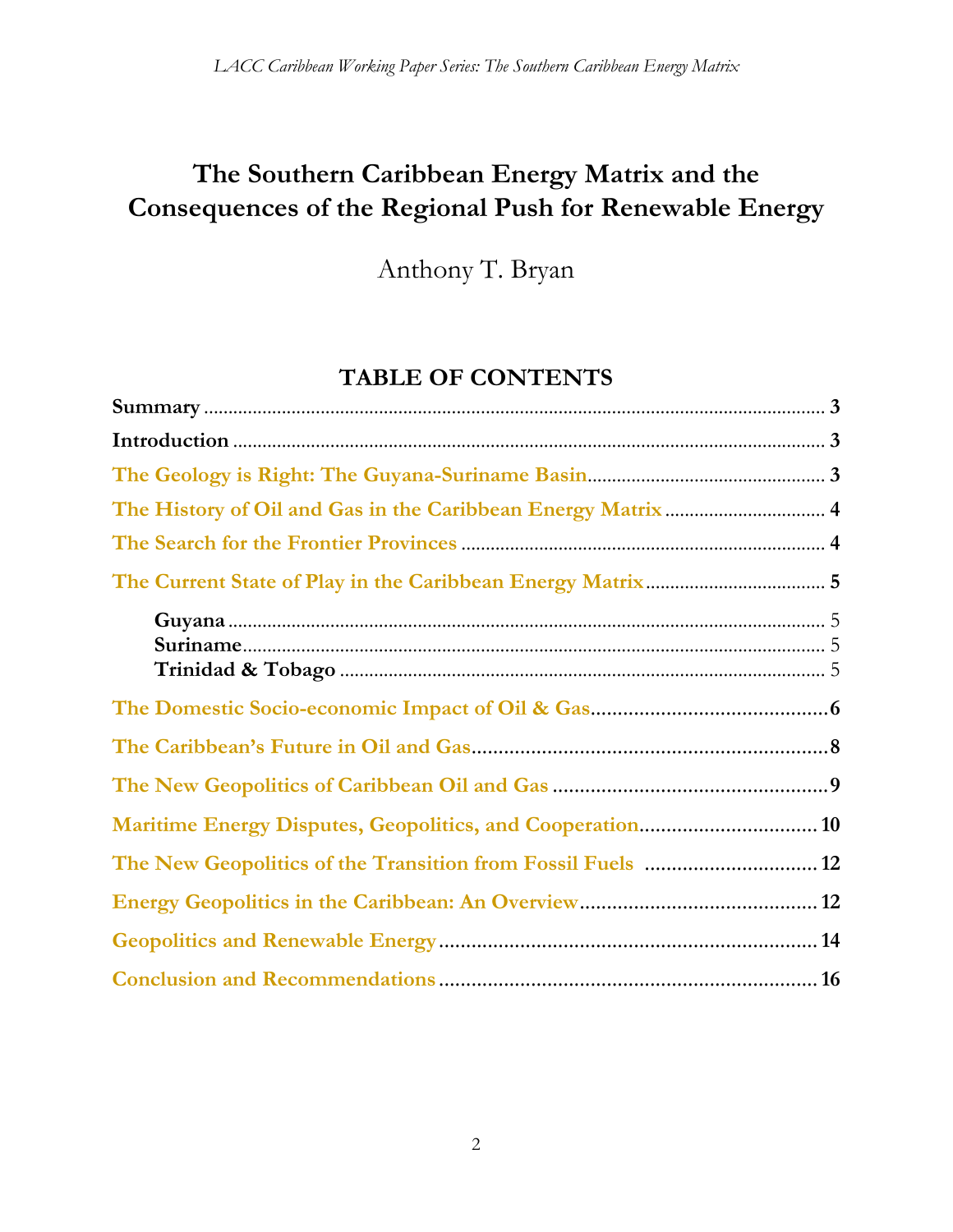## **Summary**

The current energy landscape of the Southern Caribbean and Northern South America is complex. The Guyana-Suriname Basin (GSB) is emerging as the Holy Grail of new oil provinces. In trying to achieve cooperation in energy security and complete the transition from dependence on fossil fuels, there are game changing financial opportunities for the Southern Caribbean and Northern South America. Concurrently, there are serious challenges and impacts on domestic economies, political governance, energy security, geopolitics, regional and international cooperation, and environmental protections. Continued investment by the international oil companies (IOCs) in the GSB, and national oil company (NOC) investment in northern South America are the current exceptions to the global trend of a shift from fossil fuels to renewable energy. Oil and gas will be around for decades to come, but the warning signs are clear. We are witnessing a dress rehearsal for a structural decline in the oil and gas industry that can threaten traditional resource development models. Agencies in the GSB countries responsible for the petroleum sector, finance ministries involved in planning, and political leaders will need to adjust their goals and acknowledge the risks inherent in this volatile sector. It is important for them to understand the changes, work with different scenarios to support their planning, and update their policies and systems. A more fundamental re-evaluation of policy goals may also be necessary. The risks associated with fiscal dependence on the fossil fuel sector should be clearly understood. The old mantra of economic diversification is emphasized.

## **Introduction**

This article examines the complex energy landscape of the Southern Caribbean and Northern South America with constant reference to larger global trends. As the region tries to achieve cooperation in energy security and complete the transition from dependence on fossil fuels, simultaneously there are game changing financial opportunities as the Guyana-Suriname Basin (GSB) morphs into the 'Holy Grail' of new oil province discoveries in the Southern Caribbean and Northern South America. Concurrently, there are also serious challenges and impacts on domestic economies, political governance, energy security, geopolitics, regional and international cooperation, and environmental protections.

## **The Geology is Right: The Guyana-Suriname Basin (GSB)**

Why is the GSB so lucrative? Located on the northern coast of South America, recent discoveries in the deep-water Guyana-Suriname Basin now exceed 10 billion barrels of commercial, recoverable oil equivalent. Historically, exploration wells drilled on the shelf did not yield commercial hydrocarbon discoveries until the Zaedyus well offshore French Guiana in 2010 and the Liza 1 offshore well in Guyana in 2015. The GSB is a sedimentary basin encompassing the coastal area of French Guiana, Suriname, Guyana and the eastern part of Venezuela (Antillean Arch). Most of the Basin lies deep offshore. In 2001, the United States Geological Survey (USGS) assessed undiscovered conventional oil and gas resources within 31 geologic provinces along Central and South America and the Caribbean. It revealed that the GSB is the third ranking province in terms of oil resources, after the Santos and Campos Basins in Brazil, respectively. It is estimated to have undiscovered reserves of 13 billion barrels of oil and 32 trillion cubic feet of gas (USGS, 2001).

Today the geological similarities between the South American and African coastal areas, based on the theory of Plate Tectonics that explains the movement apart of continents, have prompted the contemporary energy companies to drill offshore and to test what is known as the 'Atlantic Mirror Theory'. The oil reservoirs found on both sides of the Atlantic are thought to have formed 100 million years ago, when South America and Africa were joined. The Zaedyus well substantiated the Atlantic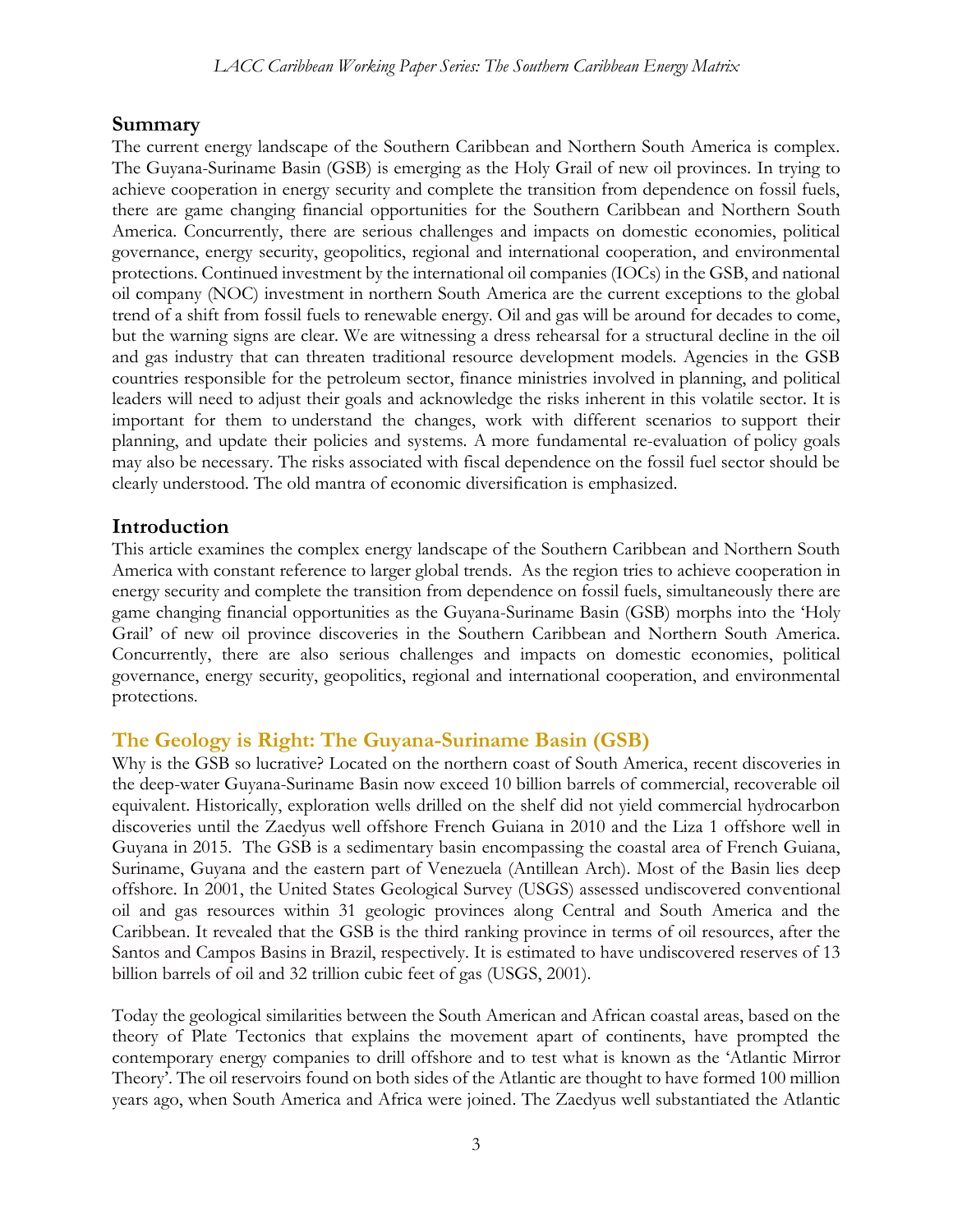Mirror Theory of continental drift replication since Ghana on the other side of the Atlantic had discovered its huge Jubilee field in 2007 (Stolte, 2013). However, in spite of various exploration farm outs under the Guyane Maritime license to Tullow and Royal Dutch Shell, subsequent appraisal wells offshore French Guiana were unsuccessful. Clearly, the geology of the GSB is uneven and is proving to be hit and miss depending on exploration locations.

## **The History of Oil and Gas in the Caribbean Energy Matrix**

Historically, only Trinidad, Cuba, and Suriname were the oil producers of the Caribbean. In addition to these three, other countries such as Curacao, Aruba, and St. Croix also operated oil refineries. Trinidad rapidly emerged as the Caribbean's major oil producer. Its first well was drilled onshore in 1857. Commercial oil production began in 1908. Exports of crude oil began in 1910. Its first refinery was built in 1912. By 1930 oil production had increased to 10 million barrels per year. Its first refinery was built in 1912 and by 1940 the country's refining capacity was at 285,000 barrels per day. In 1954 offshore drilling began off the southeast coast and in 1971 when drilling began off the north coast of Trinidad natural gas was discovered. In 1999 Atlantic built what would be the first of 4 LNG (Liquiefied Natural Gas) trains that would put the country ahead of most of the world in the monetization of natural gas. By the year 2000 Trinidad had become a natural gas economy, replacing oil as its main energy staple for economic growth. Utilizing the advantage of cheap natural gas, the government entered into a joint venture with local businessmen to establish the *Point Lisas Industrial Estate*. Today, the Estate is home to approximately 103 companies involved in a range of industrial activities. Ease of access to vast resources of natural gas transported by pipeline across the island has been a strong incentive for some of the world's leading manufacturers of ammonia, urea, methanol, other petrochemicals and steel to locate at Point Lisas. There is little doubt that much of Trinidad's energy fortune is due to its shared geology and proximity to Venezuela which has one of the world's largest deposits of oil and natural gas.

### **The Search for the Frontier Provinces**

Beginning in 2015 there was a rush for the 'frontier provinces' of oil and gas in the Caribbean. Encouraged by the discoveries in Guyana that year, a number of international oil companies (IOCs) and state companies (NOCs) moved in to tie up acreage in bid rounds. The development of technology to facilitate the exploration and developing of hydrocarbon resources in deep water accelerated the interest shown in other countries of the Caribbean. In a 2012 report, the US Geological Survey of 31 priority geological provinces in South America and the Caribbean assessed the undiscovered conventional hydrocarbon potential at 126bn barrels of crude oil and 679trn cubic feet (tcf) of natural gas. In the Guyana-Suriname Basin (GSB) the crude oil potential was assessed at 13.6bn barrels and natural gas at 21tcf. Thirty-one geologic provinces were assessed in the study which represented at the time, a complete re-assessment of the South America−Caribbean region. Since that time, a series of world class discoveries made by US oil major ExxonMobil off the coast of Guyana is forcing the USGS to reassess its estimated petroleum reserves in the GSB which could see its previous estimates increasing. The whole area appears to be characterized by excellent quality reservoirs in deep and also shallow waters (USGS 2012). In 2021 the resource potential of the GSB is estimated at more than 18 billion barrels of oil equivalent or more than 1000 blocks in the Gulf of Mexico (OilNow, March 2021).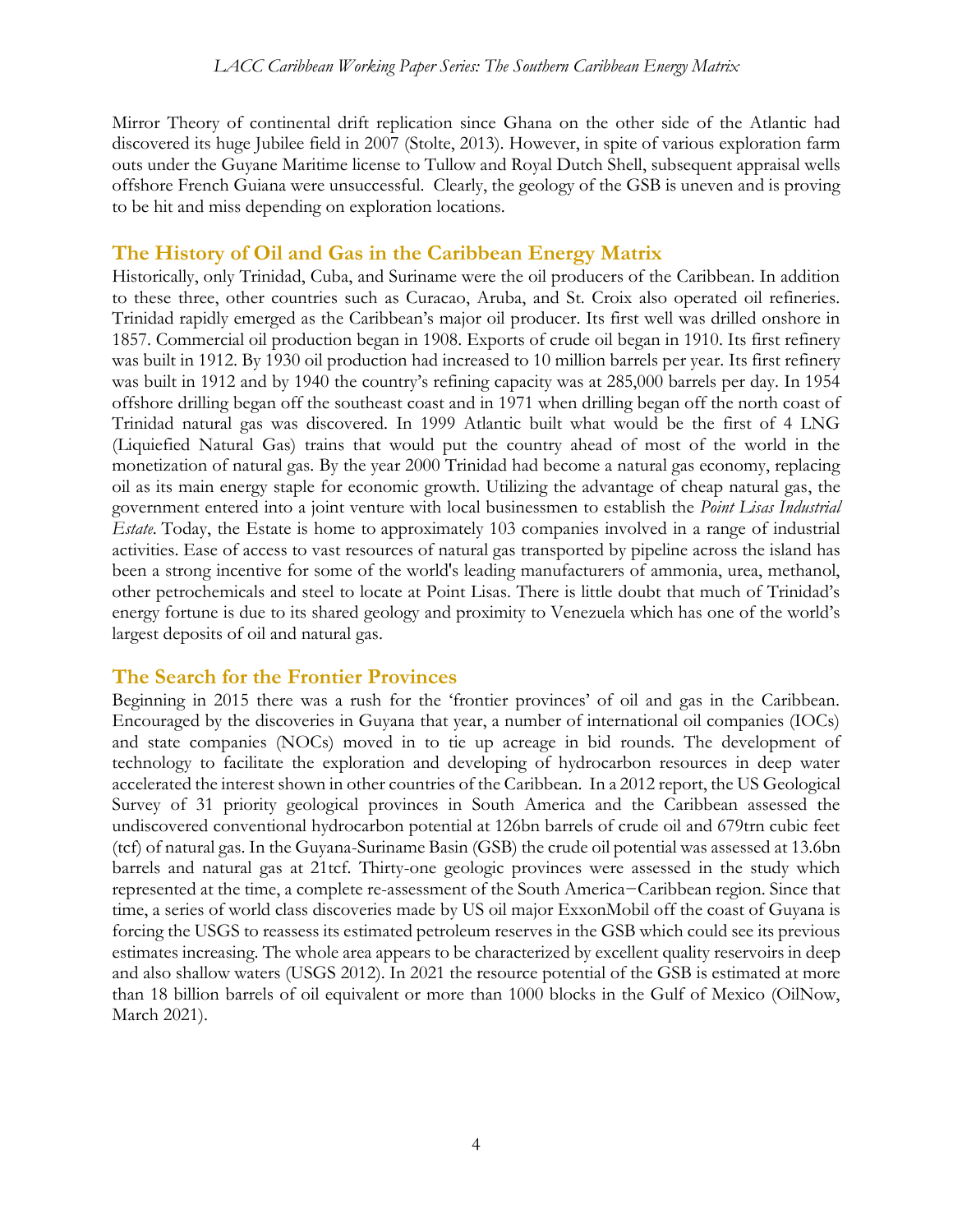## **The Current State of Play in the Caribbean Energy Matrix**

Since the drastic fall in global oil prices starting in 2014 there have been some potentially dramatic changes in the Caribbean's regional picture of oil and gas. In the big picture, Guyana has joined Trinidad and Suriname as oil exporters in the 15-nation CARICOM bloc of nations. Barbados also produces about 1,600 barrels of oil daily from a small collection on land wells and has signed a crossborder agreement with T&T that may have the potential, to make Barbados a natural gas producer as well.

The Guyana discovery has sparked deeper interest in the region with The Bahamas, Jamaica, Barbados and Grenada all moving to step up exploration. However, The Bahamas has now curtailed exploration out of fear of destruction to the environment that supports tourism—its major revenue earner. The regional picture is complicated by the global shift in exploration from mature fields and basins to new and emerging plays, the drop (3 million b/d or 20% of total consumption) in Chinese oil demand since the onset of the Coronavirus forcing a decline in crude oil prices, the challenge for exploration companies now faced with a global glut of oil, and the global movement to a lower-carbon and renewable energy future. These trends are all interconnected and can have an impact on the regional oil and gas picture (Bryan, 2018).

## **Guyana**

There has been significant success in the discovery of more than 9 billion barrels of recoverable hydrocarbons in Guyana's deep water. ExxonMobil made its first lift of Guyana crude in January 2020 and the first lift for Guyana was during February 2020. In January 2021, Guyana recorded its 16<sup>th</sup> discovery in the Stabroek block of the GSB. By 2025 daily oil production could be 750,000 b/d and by the end of the decade, more than one million b/d of oil equivalent. Under the current Production Sharing Agreement (PSA) the IOCs have a 75% cost recovery with the remaining 25% profit equally split between the licensees and Guyana. The current royalty rate is 2%. There are some harsh realities. Guyana is new to the game of oil and gas production. Five years ago, it had no known oil reserves. Now it must race to provide the necessary legislation, institutional structures and management for oil.

## **Suriname**

The Republic of Suriname could soon become the Caribbean and South America's newest energy power. In November 2019 the American company Apache and the French company Total announced the discovery of significant oil deposits offshore. The maritime geology is similar to that of neighbouring Guyana. The expected energy windfall could be substantial. It would be a game changer for a relatively poor nation of 600,000 people. Suriname intends to ramp up oil production in a big way. A swag of major petroleum discoveries was made since the start of 2020. In mid-November 2020 Suriname's national oil company and hydrocarbon regulator Staatsolie also announced its shallow offshore bid round. Eight blocks, totaling 13,524 square kilometers, in western offshore Suriname, and will start offshore crude oil production during 2025 (Smith, March 2021).

## **Trinidad and Tobago**

T&T is the Caribbean's oldest and most mature oil and gas economy, but is moving aside for the new and larger resource player in Guyana and a potentially big player Suriname. Crude production remains low and there has not been a major oil discovery in more than a decade. Offshore drilling activity reveals more gas prone than oil rich plays. The only bright spark is the onshore discovery by Touchstone in the Ortoire block in November 2019. With respect to natural gas, currently, BHP has found significant gas offshore T&T and remains optimistic about the possibility of further discoveries.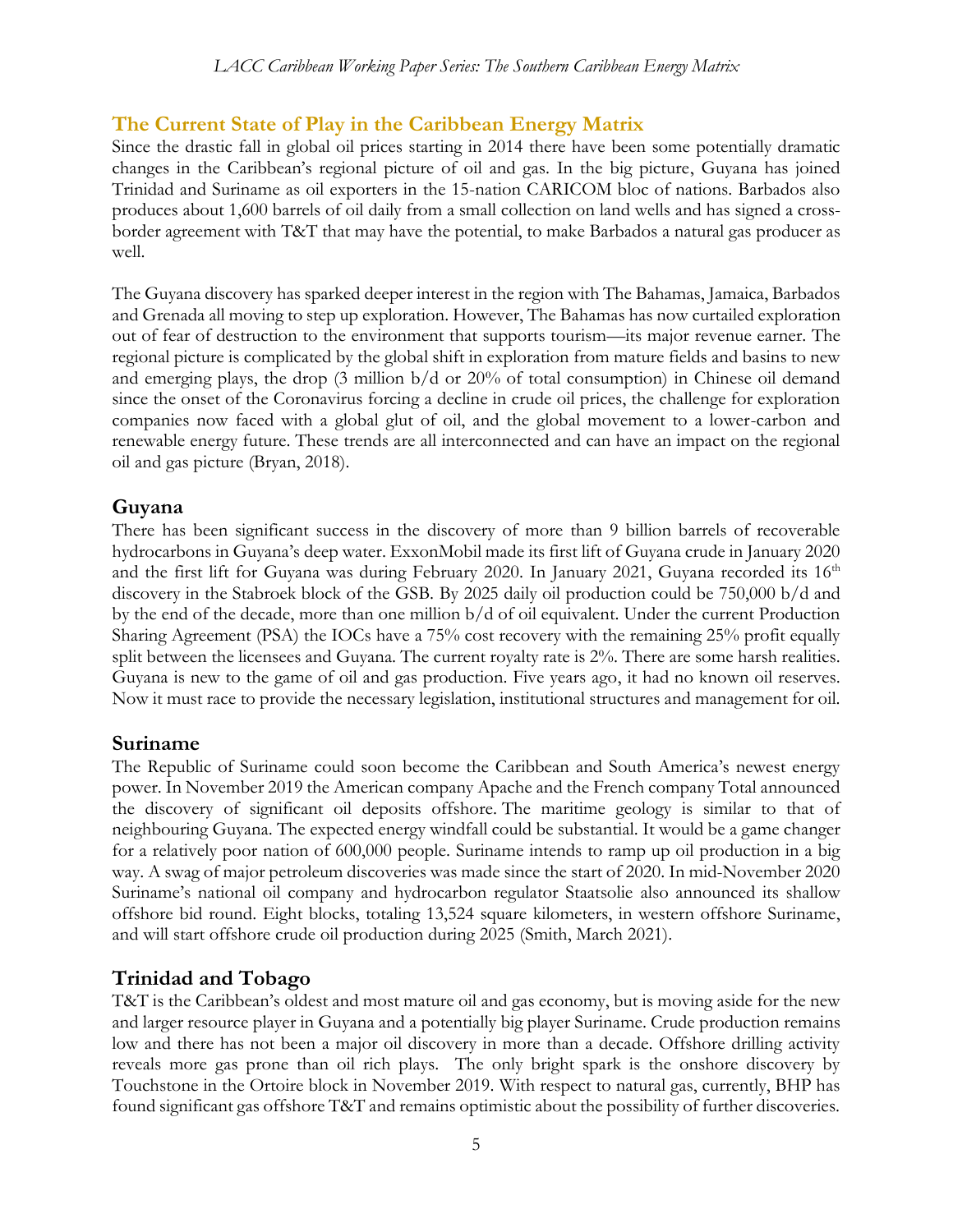T&T's energy sector remains challenged with natural gas curtailment, and plants at the massive Point Lisas industrial estate having shut down and others in difficult negotiations with the National Gas Company. Further, the outlook for crude refining is still cloudy give an uncertain future for the now mothballed legacy Petrotrin oil refinery.

## **The Domestic Socio-economic Impact of Oil & Gas on Guyana, Suriname & T&T**

## **Guyana**

Guyana is still a poor nation and the impact of an oil and gas windfall on the Guyanese economy can be convulsive. For 2020 it will be shown to have grown by 86 per cent, and the per capita income could more than double to US\$\$10,000. Rystad Energy estimates that national revenue will amount to more than US\$117 billion over the lifetime of the projects. As a recent IDB Quarterly Report (21 December 2020) pointed out, a parallel reality is that Guyana can plunge itself into more debt even with oil money. The IDB urges the government to exercise extreme caution regarding the portion it will spend. Oil money will give the government an opportunity to close budget financing gaps, avoid future debt accumulation, and retire expensive outstanding public debt. But budget financing needs to be monitored and not erode savings that could return the country to high indebtedness because of unexpected local or global developments such as pandemics and other natural or human induced disasters.

With the windfall, and a population of less than 800,000 inhabitants, Guyana could become one of the world's richest nations per capita. Obviously, it will not happen overnight. But a national sense of euphoria is high, and caution may be in short supply. The country is vulnerable to the many above ground pitfalls that could accompany the boom. The IOCs have to recover their investment and projected peak production is still some years away. The explosion of money might be difficult to absorb and to manage. The possibility of political and ethnic conflict is a constant threat particularly if the benefits of the windfall are distributed unevenly among the races. Inflation can rise stifling the development of other industries. The immediate danger is that any government will leverage now on future earnings taking on more debt. In fact, the Guyanese vice president revealed in February 2021 that a portion of the budget for 2021 will be financed through loans to pay off existing debt (Kaieteurnews, February 2021).

The looming pitfall in Guyana and other new oil provinces is the 'resource curse' or the 'paradox of plenty' where the destabilization of traditional economic sectors occur as the country becomes overly dependent on exports of a single commodity. Some poor but resource- rich countries tend to be less developed precisely because of the inflationary consequences of their resource wealth! In some circles oil is known as the excrement of the devil. The government must ensure that the country has all the provisions in place to earn its fair share of the windfall. The population can become frustrated at the lack of any immediate tangible benefits that they may have expected from the oil revenues. Managing public expectations is critical.

The key to Guyana's success is the effective management of the oil and gas sector. Unfortunately, the electoral and political impasse in 2019, when the then ruling government party delayed the counting of the election votes that eventually brought the opposition into power, also delayed the implementation of some institutional arrangements for the management of the sector for more than a year. The best laid plans are useless unless they are implemented! Oversight, transparency, and timely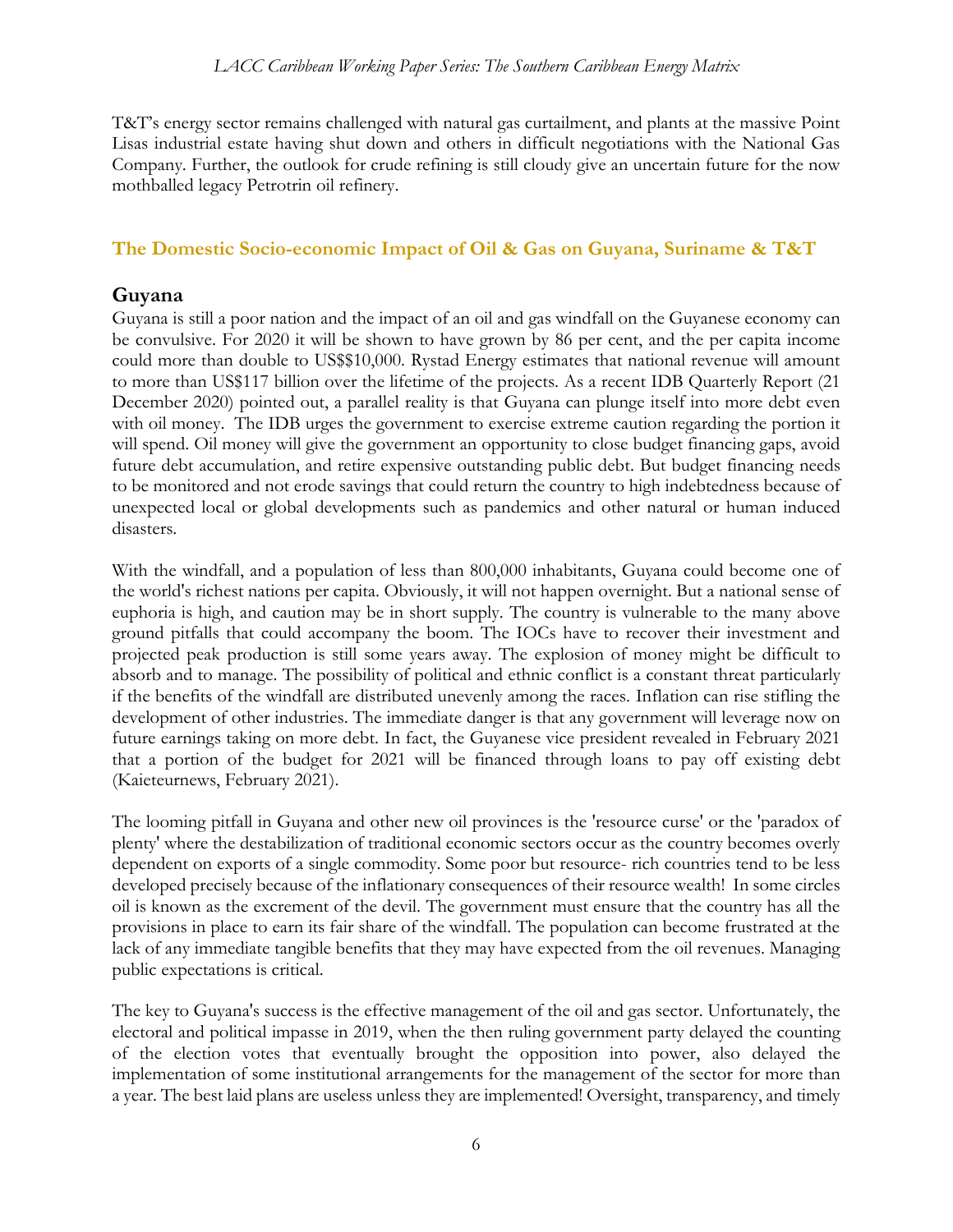information for the public about expected income flows and expenditures are best practices for the successful management of the sector. Government officials have stated that the essential hallmarks of the policy must be accountability, realistic targets, opportunities for capacity building, and incentives that allow Guyanese to benefit the most from their oil wealth. The country's political leaders have also emphasized that certain services should be reserved for Guyanese procurement since the bulk of the benefits cannot just go to the investors, and the people of Guyana must be given ample opportunity to share in the prosperity.

## **Suriname**

The politics appear stable but yet uncertain, corruption is an issue, and the macroeconomic environment may be seen as risk factors for other investments. Suriname's oil boom is yet to come but the country is well poised to manage the windfall because of the experience nested in the technocrats and management since 1980 in the state oil company Statsoile for onshore oil exploration and production in Suriname.

In general, while the recently elected (2020) governments in Guyana and Suriname are enthusiastic about their oil and gas future, there will be continuous challenges such as responsibility for oil spills, local content policies, corruption in the oil sector, and climate change. The new governments of both Guyana and Suriname are also trying to address the importance of accountability. In Guyana, the government is moving to put in place a new PSC (Petroleum Sharing Contract) for ongoing and future negotiations. But old deals will not be re-negotiated out of respect for the sanctity of contracts. Corruption is also on the agenda of the new administration in Suriname where in the past government administrations in all sectors dispensed political patronage and the oil industry became the primary employer of ruling party partisans. In both countries, the provisions of new "local content" policies must not open doors to further patronage and corruption.

But neither Guyana nor Suriname can take the future for granted. Globally, the shift to renewable energy (RE) is accelerating. Simultaneously, the oil price is constantly volatile, and the planet is awash with oil. Hydrocarbons will be with us for some decades to come, but the window for huge returns from oil production is closing at an accelerated rate. Both Guyana and Suriname will prosper if the resources are developed sooner rather than later, and the massive revenue *quickly* transforms their respective economies and improves the quality of life for their citizens. After so many years of stagnant economies, it may be necessary for the governments and people of both countries to develop a growth mentality.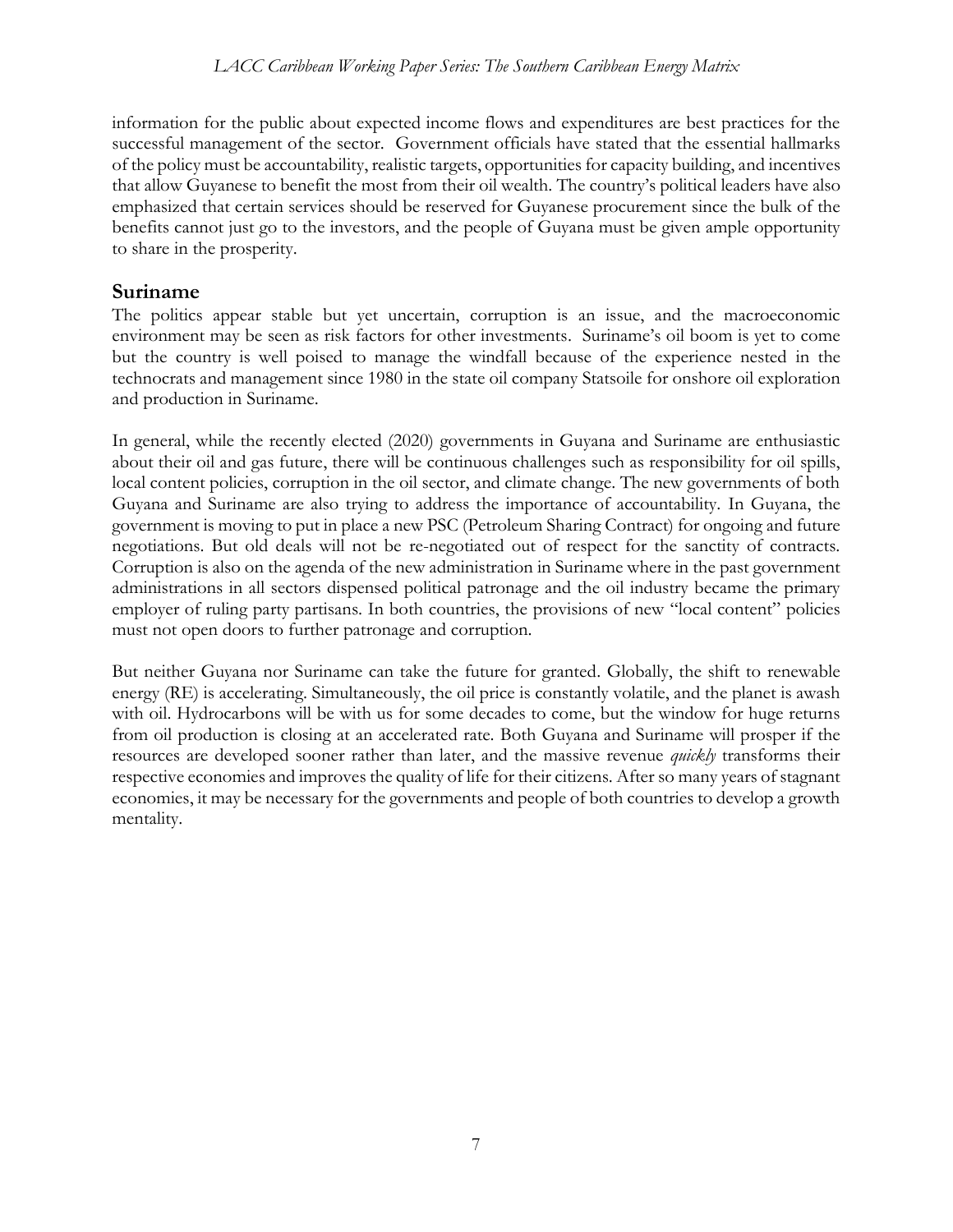## **The Caribbean's Future in Oil and Gas**

Oil energy experts predict that during 2021 there will be a major increase in offshore drilling activity in the Southern Caribbean and northern South America led by Guyana, because of recent global increases in the price of crude, and because the oil and gas companies are searching for discoveries that can be quickly monetized for higher and faster returns.





*Source: OilNow 2021*

**Guyana:** In 2021, at its peak, Exxon will operate 6 drill ships in Guyana, simultaneously exploring, appraising discoveries, and drilling development wells to bring on the Liza Phase 2 and Payara fields. Production is currently 120,000 barrels of oil per day from Liza Phase 1; Phase 2 will add 220,000 per day (2022), and Payara will add another 220,000 (2024). There are at least 15 more fields to come on production after these from the Stabroek Block.

**Suriname**: In 2021 five exploration wells have been drilled already in sequence by Apache and Petronas, and every one of them was announced as hydrocarbon discoveries. Four went to Apache and one to Petronas. Exploration drilling is yet to start for blocks operated by Exxon, Equinor and Cairn. Further, Staatsolie has opened a bid round for shallow water blocks.

**Trinidad and Tobago**: There is no announced deepwater drilling in Trinidad for 2021 following the failure of the BHP Broadside well to forecast commercial quantities. But there is renewed activity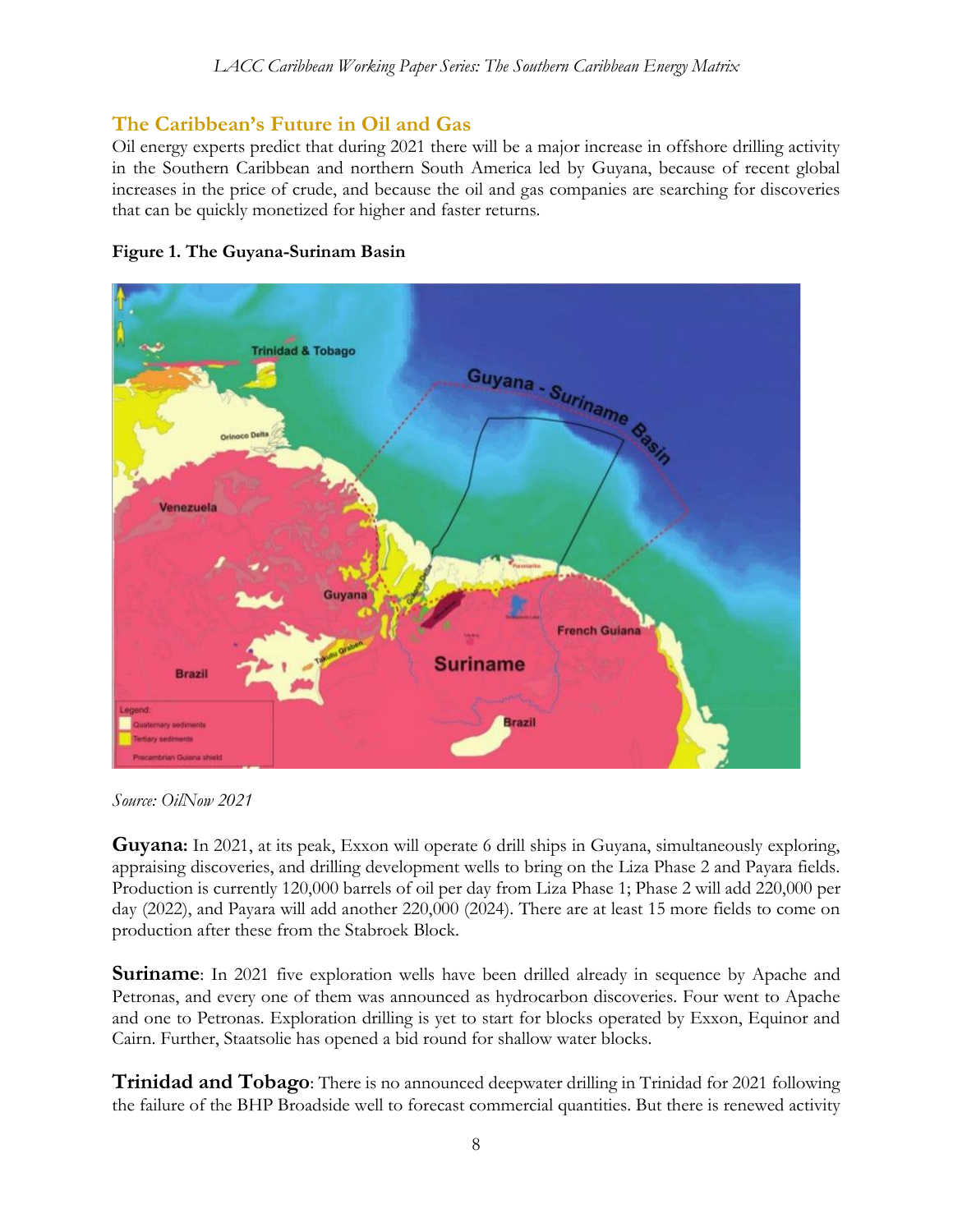onshore Trinidad where Canadian oil and gas company Touchstone Exploration experienced a windfall in 2020 as a result of its drilling. Trinidad is facing the reality that its current deep-water and onshore wells deliver more natural gas than oil. Perhaps given the global thrust toward renewable energy, and the use of LNG as a transition fuel, that may be a blessing in disguise. However, the reality is that T&T is a mature oil producer, with over 100 years in the business. The geology is extremely complex, deep water exploration in T&T is very risky, and the chances of success are still low. But the country remains a major gas and LNG producer, and several development projects are underway to ensure new gas supply.

**Venezuela**: The oil industry has been moribund and in a near state of collapse because of decades of bad management, politicization of the industry, and international sanctions against the Maduro regime. Venezuela is among the world's top five oil producers, but the current energy situation is so stark that Caracas no longer publishes oil production or export statistics. The government is once more trying to attract the IOCs and some other National Oil Companies (NOCs) in efforts to revive the industry.

In sum, on the **positive** side, the Southern Caribbean (from Barbados down to Trinidad, Venezuela and to the "Three Guianas") is oil and gas rich. In fact, it is a new axis of oil and gas development in the region. Trinidad and Tobago, Guyana, and potentially Suriname are the game changers for a new era in oil and gas geopolitics for the Caribbean region.

On the **negative** side, it is hard to avoid the conclusion that, given the Saudi induced oil collapse, the global glut in oil, the impact of Covid-19 on national economic sustenance and planning, and a world that seems to be moving toward recession and diminished global confidence, the Caribbean will not be immune from an economic shock that will require significant economic and social adjustments. Indeed, for all oil and gas producers in the Caribbean and elsewhere the loss of revenue is likely to be substantial. Lower oil prices are expected to put severe fiscal strain on a number of the most important producers. While Caribbean nations that import oil and gas are likely to benefit from lower prices this is not likely to compensate for the fall in visitor arrivals and attendant taxes for the tourism dependent countries. For the Caribbean energy exporters, in the current circumstance, oil and gas are no longer the panaceas for economic distress. Economic diversity is the prevailing mantra.

## **The New Geopolitics of Caribbean Oil and Gas**

The oil and gas sectors are important elements of the Caribbean's regional economies. It is also clear that the global energy landscape is changing dramatically characterized by high levels of uncertainty inherent in the system, as well as the enormous impact that energy has on development, security, the environment, the economy, and geopolitics. The oil in the GSB is the fluid substance that motivates Trinidad, Venezuela, Guyana and Suriname to further explore and drill. They all want a piece of the action, and actions speak louder than words. Reputedly the government of T&T is approaching the responsible global maritime jurisdiction bodies for approval to push its Exclusive Economic Zone (EEZ) to the borders of the GSB. Suriname, although it is part of the GSB, intends to move its offshore exploration closer to the lucrative Stabroek fields of Guyana.

Venezuela not to be outdone, ordered its Navy in 2020 to re-define the nation's maritime boundaries and its EEZ. The seizure and subsequent release of 12 Guyanese fishermen and their boats by the Venezuelan navy in January 2021, in what the Guyanese assumed were within its own national maritime boundaries, but the Venezuelans said no, served to forcibly emphasize the point. Now that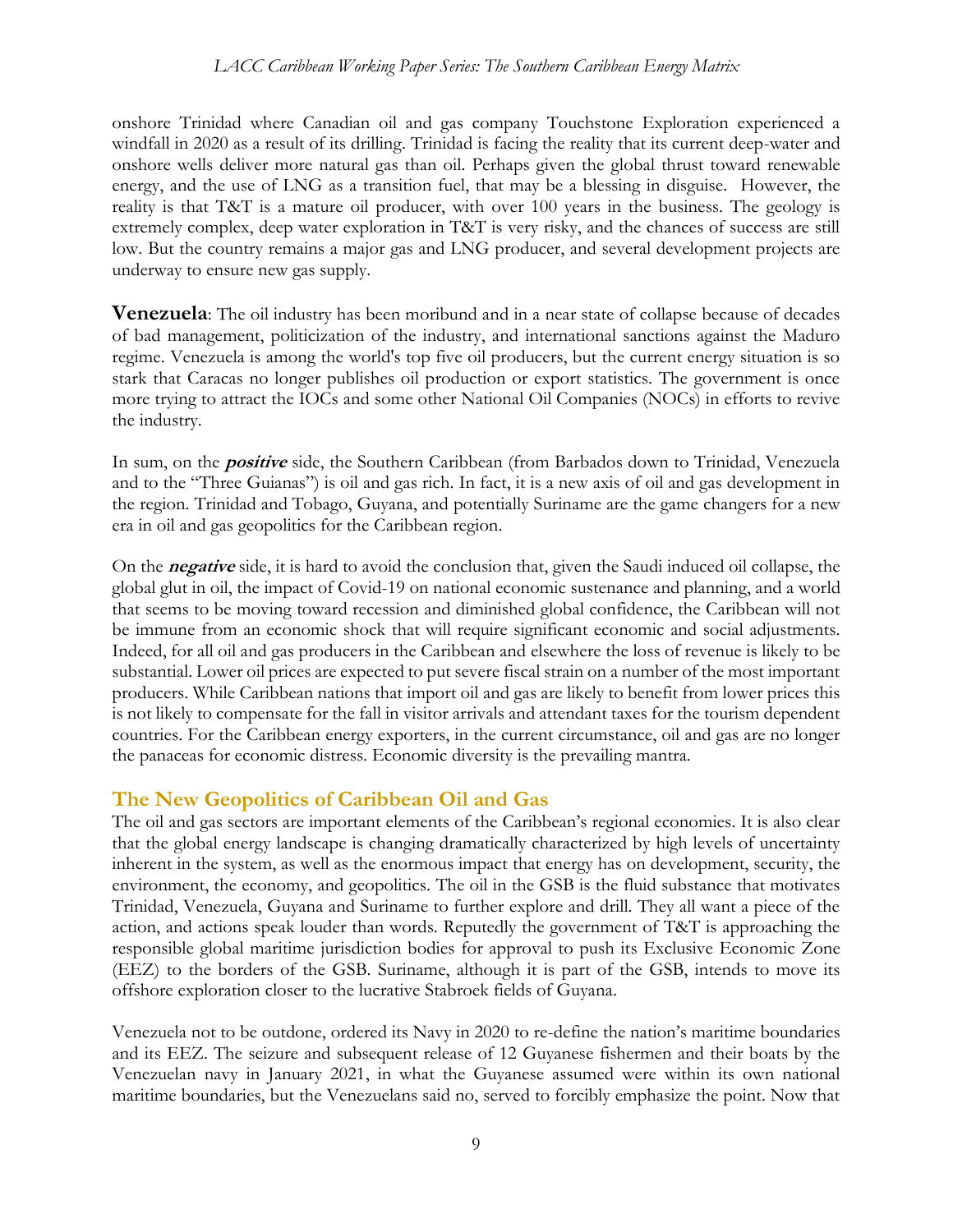the International Court of Justice (ICJ) has agreed that it can hear Guyana's objections to Venezuela's claim to two-thirds of the territory of Guyana, because of dubious Treaty obligations signed almost a Century ago, several independent Caribbean island states may also have to fight legal battles to maintain their maritime sovereignty. Decolonization in the Caribbean after World War II forced Venezuela to negotiate its maritime boundaries with several neighboring states including former colonial territories. For example, Great Britain ceded the Aves rock to Venezuela, now called Isla de Aves (Bird Island) off Dominica in the Eastern Caribbean. Will Venezuela now push its territorial claims based on this almost submersible strip of land?

Why would Venezuela want to grab a piece of Guyana? Since the 19th century, Venezuela has claimed a good part of what is now the Republic of Guyana as "zona en reclamación" attached to Venezuela's eastern border. What is the geographical reason to desire the Esequibo region as it is known? Primarily it is an emotional and nationalistic response. For many decades the area has remained under Guyanese control. But on occasion the issue is revived by different governments in Caracas when they deem it convenient for political reasons. There is also an economic rationale. The Esequibo is part of the Guiana Shield and the list of natural resources includes an extensive hydrographic network that includes a variety of rainforests, flooding and coastal flatlands, and littoral forests. But probably the most attractive feature from this natural environment would be its bauxite, diamond, manganese, gold, uranium, oil, and natural gas reserves.

From the perspective of geopolitics, the northern coast of the Esequibo would give Venezuela a much more consolidated exit to the Atlantic Ocean and the nation would gain 280 km of coastline, resulting not only in an expansion of its continental platform, but also of its sea limits, its adjoining areas, and exclusive economic zone. If the coastal band towards the Esequibo is expanded and combined with its occupation of the Isla de Aves and the Los Monjes archipelago, Venezuela will have the ability to control the southern Caribbean and expand its fishing and oil and gas resource zones. This would generate total maritime sovereignty over the Atlantic for 22.2 km, and customs jurisdiction for 44.4 km. By any measurement this also speaks of a huge advantage for Venezuela in terms of national security and defense.

Once more the devil is in the details. The chances of Venezuela making a successful claim before the International Court of Justice (IOJ) are slim. Raising the claim is traditionally the preserve of generations of politicians seeking to improve their popularity. There will be no war over the Esequibo particularly now that Guyana is gaining international interest and respect as a new petroleum power with the United States government, the U.S. military and the oil and gas lobbies in the U.S. keeping a watchful eye.

### **Maritime Energy Disputes, Geopolitics, and Cooperation**

As maritime disputes increase, some recent bilateral agreements in the Caribbean seek to go beyond the cooperation established under bilateral delimitation treaties. They suggest a preference to design innovative legal frameworks in which different, sometimes diverging interests may be managed. One of the important regional initiatives to resolve differences about subsea petroleum rights, outside of an appeal to the Law of the Sea, concerns the Loran-Manatee natural gas field and the Plata Forma Delta that crosses the maritime boundary between Venezuela and Trinidad and Tobago. For the resources to be properly divided, the two nations negotiated for more than a decade to establish ownership. The field contains an estimated ten trillion cubic foot (Tcf) of natural gas sandstone reservoirs that spans the area around the two nations' borders. Venezuela and Trinidad and Tobago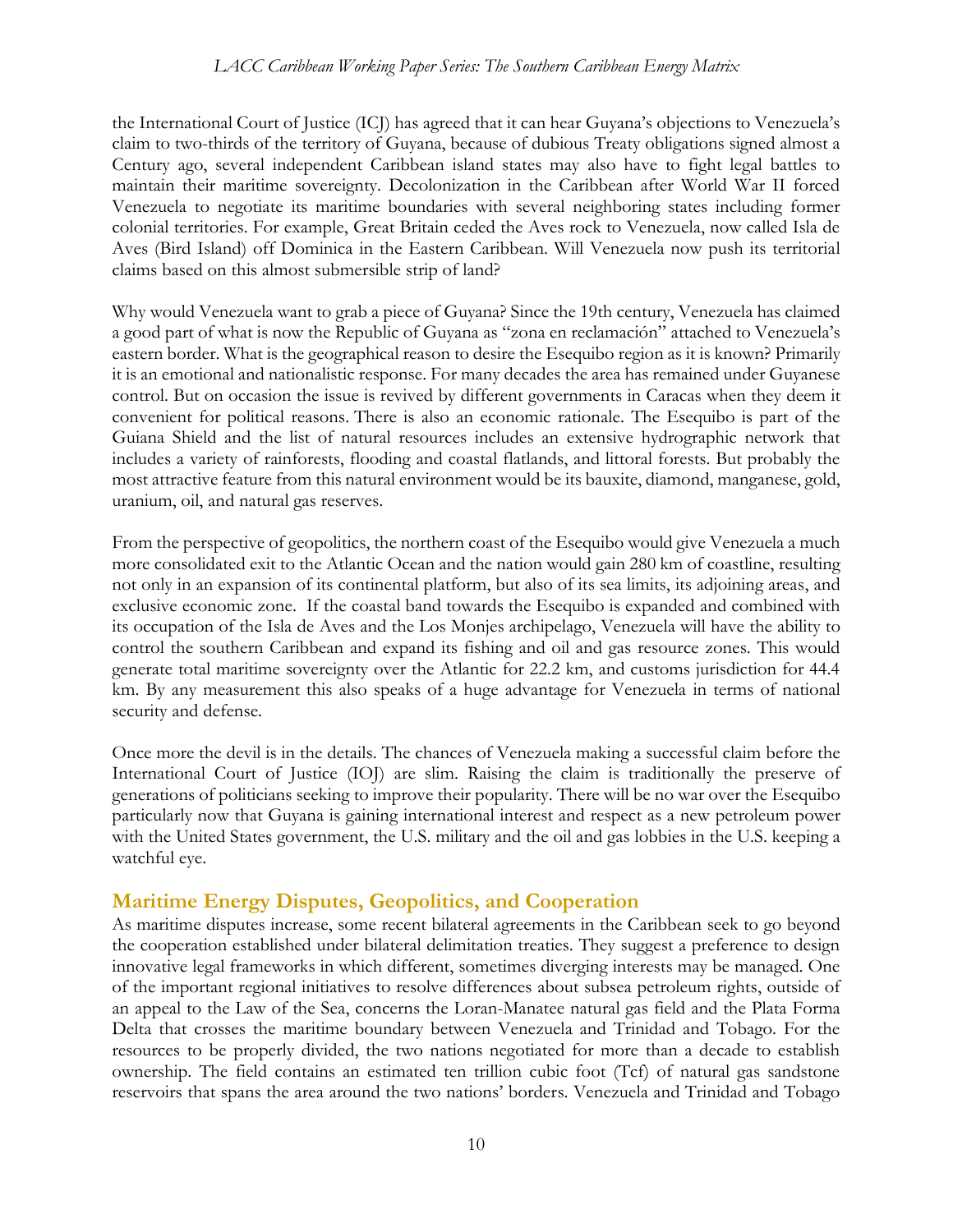allowed for various international gas companies to research and explore the gas contained within the field and, more particularly, which nations controlled the right to produce or sell the rights to production.

The Loran-Manatee agreement recognizes two particularly important issues with the development of subsea petroleum rights. First, the extensive research done demonstrates the importance of definitively establishing ownership interests prior to development for each field discovery to prevent future disputes. Second, it demonstrates the role that corporate entities can play in the development of subsea petroleum, establishing and gathering all the information about the different petroleum rights. It is certain that if requested, oil and gas companies can play a very important role in dispute resolution schemes in future disputed territories. By agreement in 2019, Trinidad will now proceed with exploration of its side of the Loran field using Shell Oil Company.





#### *Source: Chevron.com*

From another perspective, there is also a limit to geopolitical adventures when they do not achieve the intended outcomes. The late Venezuelan president Hugo Chávez once described oil as a geopolitical weapon. At that time, in the 1990s through the early 21<sup>st</sup> Century, the Venezuelan oil largesse was being dispensed throughout the hemisphere, by the PetroCaribe program of cheap oil for credit. For Venezuela it was bad management since politics has always trumped economics. In the long run PetroCaribe, morphed into a disaster for some of its Caribbean members. While there is little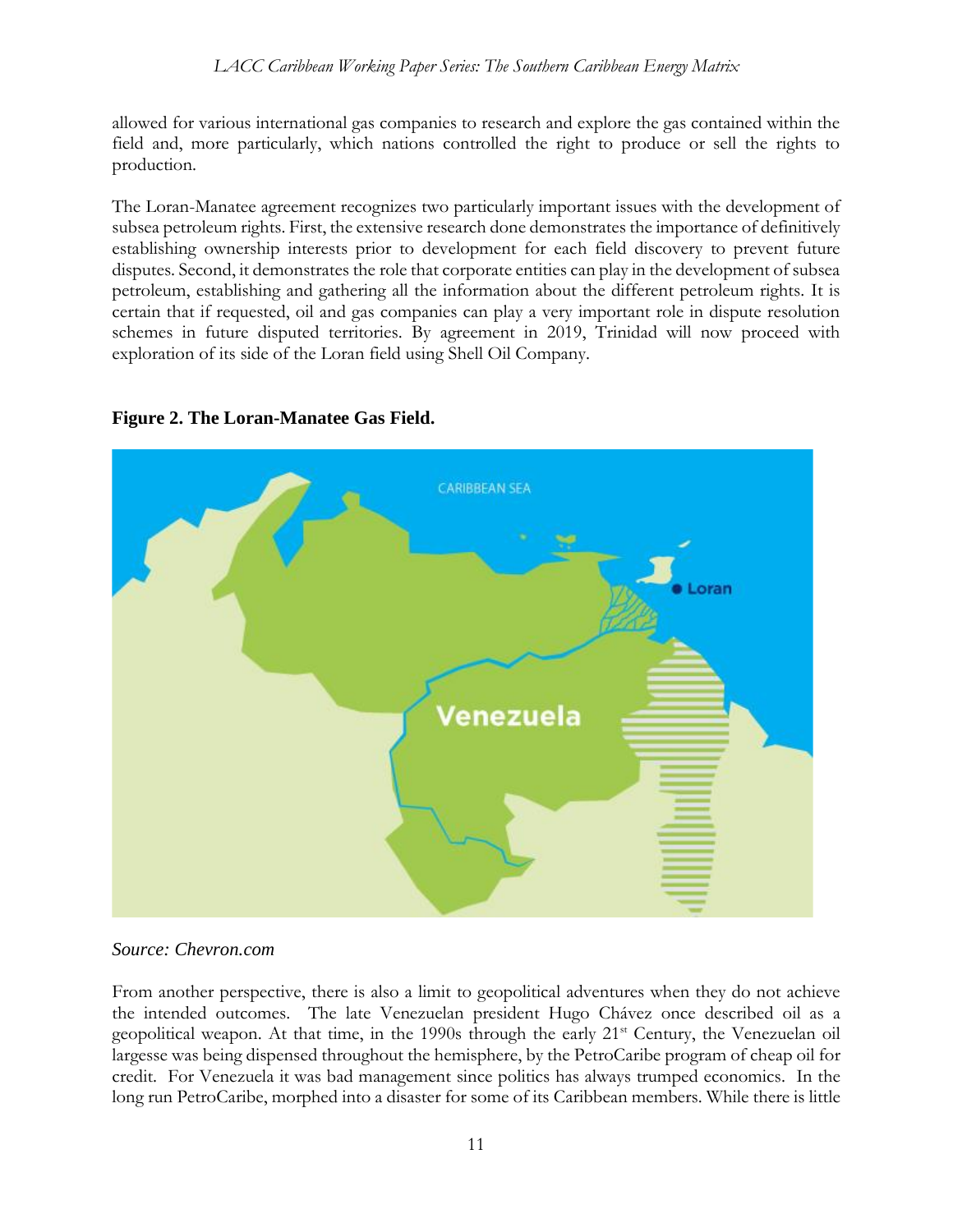doubt that the PetroCaribe program was an energy lifeline that helped to prevent some countries in the region from going into economic free fall in a time of austerity, it also proved to be an accelerator of debt for Caribbean countries. By 2015 more than one third of the external debt of the CARICOM members of PetroCaribe was owed to Venezuela.

That whole scenario is a forceful lesson for the region. *First*, oil and gas became proxies for geopolitics. *Second*, the PetroCaribe model of regional energy cooperation was not sustainable since it was based on the primacy of Venezuelan oil, the largesse that existed at the time, and the use of ideology as a strategy for regional cooperation. *Third*, it lulled the region into a false sense of energy security. When Caribbean governments and private sectors could have been looking to advance the cause of alternative forms of energy, the energy importing countries of the region sought to gain advantage through competing surges of mendicancy—resulting in frequent energetic cap-in-hand pilgrimages to Caracas! Only T&T, Barbados and Guyana were not part of that parade. PetroCaribe was not a model for the region's energy future! Its legacy in the Caribbean demonstrates that we need a clear holistic vision of regional energy cooperation which would integrate our regional energy policy with trade, economic, environmental, security and foreign policies while broadening dialogue with producing and consuming countries alike.

#### **The New Geopolitics of the Transition from Fossil Fuels to Renewable Energy** The common thread in global energy policy in the 2020s will be climate change. Consequently, the global energy system is undergoing a transition away from a nearly complete dependence on fossil fuels toward a greater reliance on clean and renewable energy sources. Because this low-carbon energy transition will fundamentally alter the relationship between energy producers and consumers, its geopolitical ramifications are now a key concern of global energy leaders. As part of the global economy, among the policy tools that can be leveraged to support small countries in managing the geopolitical consequences of an energy transition, regional foreign policy cooperation and diplomacy is one of the most important. It must advocate the strategic importance of fostering bilateral energy diplomacy with countries that can provide security of domestic energy supply, markets for the continuous monetization of hydrocarbon resources and support for economic diversification. These strategic relations in energy should extend also to joint investment and science and technology collaboration in order to have maximum value while the transition continues.

The notion of an 'energy transition' remains an inchoate concept. Classically understood to encompass shifts in the national supply of energy or the discovery of new energy resources, energy transitions are now also conceptualized to include transformations in the markets that deliver energy, in addition to conversions in end-use devices. The challenge for finding more fossil fuels lies in global environmental opposition to big projects as in the GSB, and the growing competitiveness of alternatives like wind and solar power that are often the cheapest sources of new electricity generation and a major employer in many countries. Oil and gas will be around for several decades. But even if there is industry ability to produce sweet crude and cleaner fuels in the transition toward a lower carbon world, will fossil fuels in the GSB and elsewhere eventually still become stranded assets?

## **Energy Geopolitics in the Caribbean: An Overview**

A common definition of geopolitics is the manner in which a country's size, position, and projection of its national attributes influence its power and relationships with other countries. Energy geopolitics is a bit more specific and directed toward an understanding of how energy shapes the grand strategies of oil producing and oil consuming countries. It is becoming more important in constructing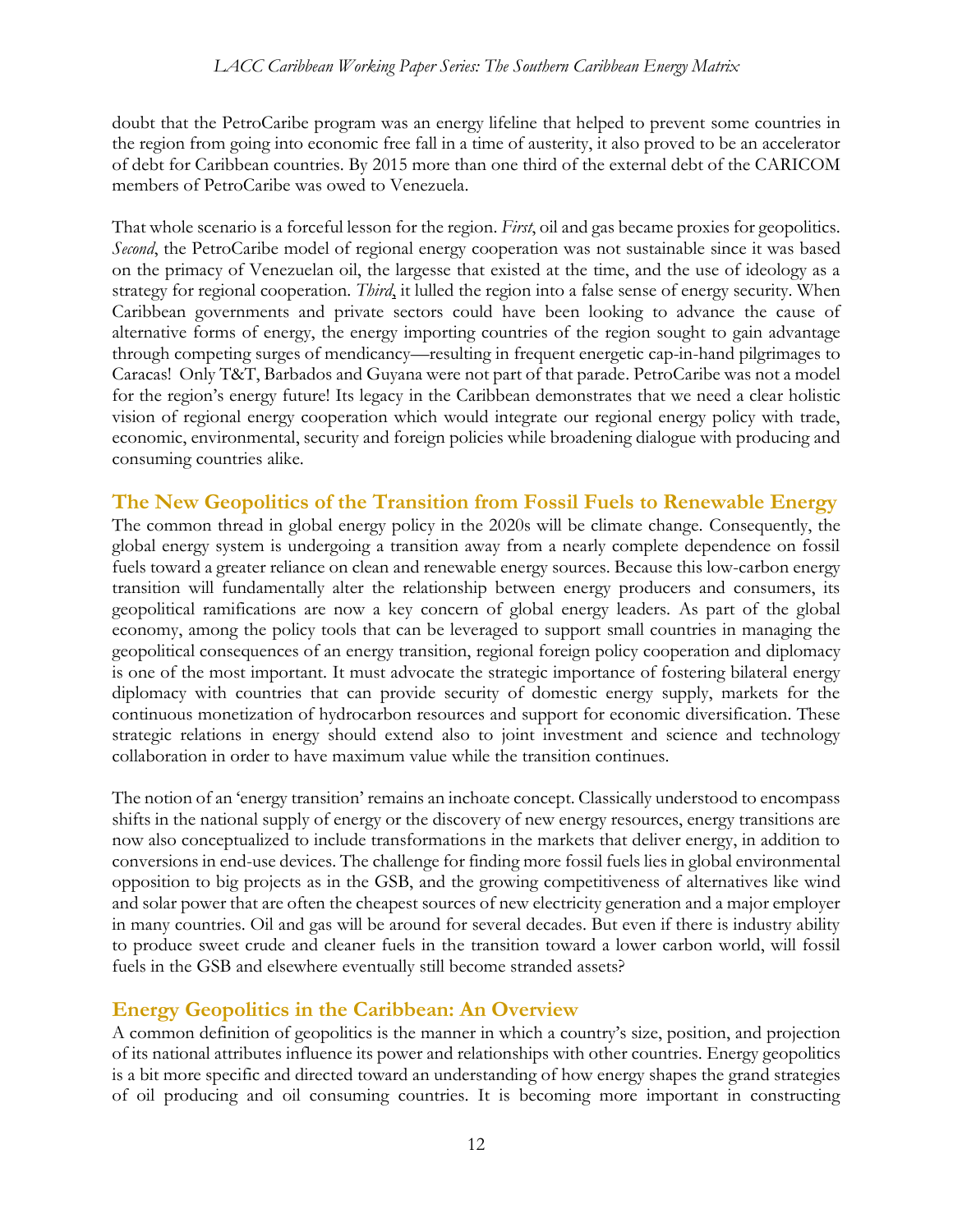roadmaps of the future global order. It provides perspectives for identifying possible new nodes of international conflict and cooperation, and deficiencies in existing international structures. Energy geopolitics also draw attention to other geopolitical problems that could arise as countries make energy more central in their planning, as well as highlight the geopolitical implications of possible shifts away from fossil fuels.

Throughout 20th Century history, some Caribbean countries have played a vital role in the geopolitics of energy. During WW1 when the Royal Navy shifted from coal to oil, Trinidad was a key energy supplier and a heavily militarized country in defense of the oil of the British Empire. So too during WW2 when the United States constructed a number of army and air bases and a naval base in Trinidad to facilitate U.S. Air Force bomber runs to allied air bases in Dakar, Senegal and other parts of Africa. Other Caribbean islands such as Jamaica and Haiti, as well as Guyana and Suriname, also supplied strategic minerals such as bauxite for the war effort.

Historically the geopolitics of energy has been mostly about the thirst for oil, efforts to secure it, safeguard its shipment, holding it and monopolizing it if possible. Since oil and gas were thought to be exhaustible, and not widely available, they have often been the preserve of an oligarchy of producers. Oil importing nations have long assumed that the scarcity of oil makes them more vulnerable. But this notion of scarcity is waning, because of three developments. The *first* is the United States' shale revolution, which has transformed the country into the world's biggest combined producer of oil and gas. The *second* major change is evident in China as it attempts to move from an energy-intensive economy to a more service-led one. China has made spectacular progress in moderating its demand for coal and oil, slowing the rise in electricity consumption, deploying gas and renewable energies and arresting the growth of carbon-dioxide emissions. It remains the world's biggest importer of fossil fuels; but its experience with dirty air and its concerns about overdependence on imported oil have made the country's authoritarian leaders more determined to subsidize investments on wind and sunlight (Chiu, 2017).

There is a disturbing nexus between geopolitics and climate change. New weather patterns will trigger social and economic upheaval. Climate change will cause more permanent global problems. In 2017, after Hurricane Irma hit Barbuda, the entire population of some 1,800 people had to be evacuated. In the Pacific scientists expect several low elevation islands to be eventually uninhabitable. Tens of thousands of people will have to be relocated. What are the geopolitical consequences of the unprecedented eradication of a state's entire territory? Currently, there are no international rules governing climate change refugees.

Climate change will also test the international system in unpredictable ways. It will transform global politics! As a result of climate change, the world of geopolitics will have to move toward a system that recognizes the diffusion of global power. If humanity confronts these challenges with success, it will be because leaders infused the global order with a sense of common purpose and recognized profound changes in the distribution of power. The big powers will have to work closely together, and other actors, such as sub-national governments, private companies, and nongovernmental organizations, and very rich individuals, will all have to play their part. The Paris agreement of 2015, though a milestone, still leaves a huge distance to travel before global warming can be stopped. To achieve that, trillions of dollars will have to be invested in wind and solar energy, batteries, electricity grids and a range of more experimental clean-energy sources.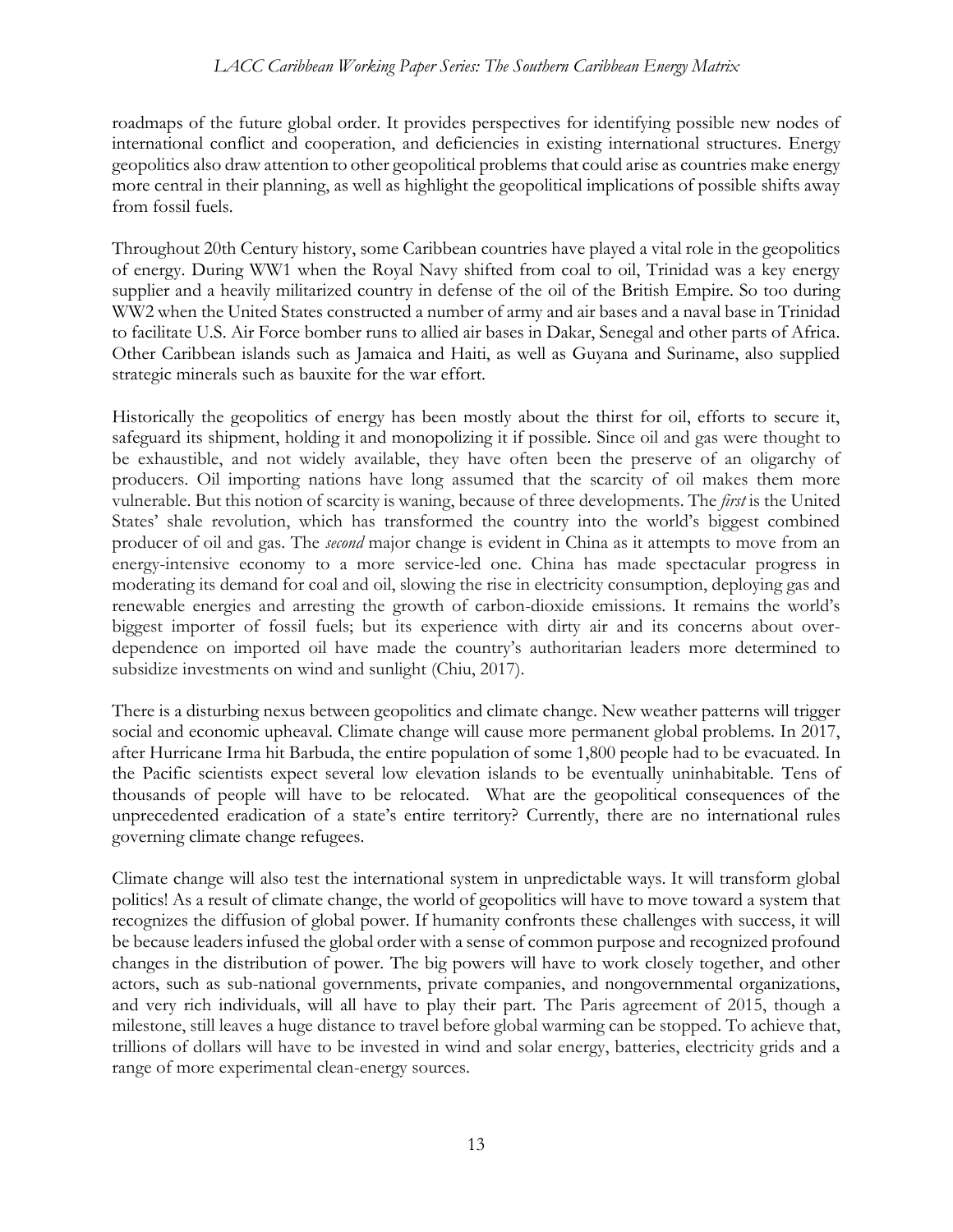It is difficult to speculate as to what can happen to energy supply, storage, and distribution in some states in the Caribbean. But managing climate change requires a fundamentally different and holistic approach that is quite different from the segmented manner in which most policymakers and governments currently think about it. We must also be aware that the only certainty in geopolitics is uncertainty.

## **Geopolitics and Renewable Energy (RE)**

There are projections that Renewable Energy (RE) could account for 64 percent of electricity generation worldwide by 2050. Renewable energy sources like solar, wind, and hydroelectricity are steadily overtaking fossil fuels as the dominant means of power generation in some parts of the developed world. The transformation is being driven by cost-effectiveness. The space and satellite industries, which rely heavily on solar power drives the engineering. Solar panel producers have steadily achieved greater efficiencies in manufacturing and in generating more power from each individual solar cell. This has led to vast reductions in price, so that solar and wind power now have surpassed coal — and even natural gas — as the cheapest forms of power generation. But it will take decades for the transition to renewable energy to play out and it may never phase out fossil fuels completely (Tricks, 2018).

There is a thrust toward RE in the Commonwealth Caribbean. But at the present time renewables play a relatively minor role in the region's energy profile, although the conditions are ideal for leveraging wind and solar power. The RE movement has accelerated during the last five years in response to the volatility and high costs of energy as a result of imported oil dependency. Progress is being made. All CARICOM countries are required to have at least 47% renewables by 2027 as a target for energy transition. Jamaica was an early entrant in the clean energy stakes and was the first to install a privately owned wind power project in 2004. Jamaica's national energy policy continues its focus on the expansion of wind generation committing to being 50% renewable by 2030. Barbados has provided millions in support of a transition to solar energy though it is still in the early stages of its commitment to go to 100% renewable by 2030. Similarly, Guyana has developed a Green State Development Strategy (GSDS) that aims to replace all of the countries power supply with renewables by 2025.

The Caribbean holds enormous potential for energy transition with an abundance of the resources needed including volcanic geothermal, tidal and hydropower possibilities. Dominica aims to become the world's first climate resilient nation and is the leader in the use of renewable sources of energy among the countries of the OECS having 28% of its electricity generation by a combination of hydropower and wind. Unfortunately, the economic effects of COVID-19 now threaten to impede this momentum across the region as countries experience GDP declines and investment slowdown from the blows to tourism. There is an abundance of information regarding the potential for various forms depending on the country. However, with the exception of Suriname (where hydro accounts for half the energy supply) the development of RE in CARICOM is still in an early phase. RE projects require high initial capital, possible only through concessional financing or global venture funding as well as a good dose of luck for implementation and economic success. The small markets and the availability of cheap oil and gas at the present time are also limitations to rapid progress for RE.

There is a growing literature about the effect of fossil fuels on geopolitics. The world's concentrated deposits of oil, natural gas, and coal have helped determine the global balance of power over the past centuries, giving a small number of energy-rich states, many of them in the Middle East, tremendous influence. However, some scholars argue that renewable energy does not lend itself to the same kinds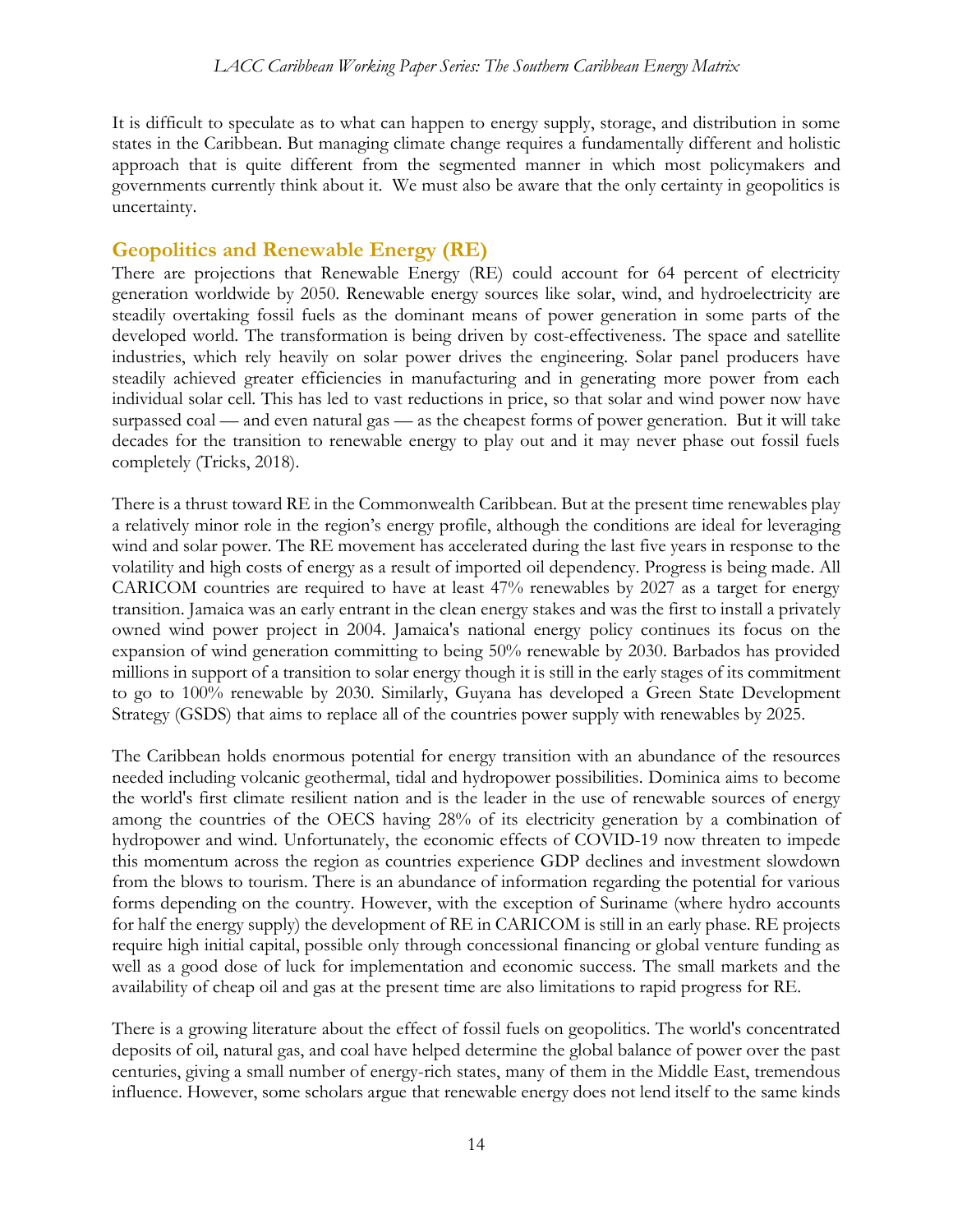of international oligopolies. They suggest that renewable energy sources are practically universal. Very few places in the world lack wind, sunlight, water and bioenergy of any kind. Completed infrastructure for generating wind, solar and hydropower, the predominant renewable energy sources, moreover, require no fuel — and, by extension, no fuel shipments — to operate once commissioned. Regardless of geography, these natural ingredients when harnessed will further level the energy geopolitical playing field. (Stratfor Worldview, 2018).

Compared with more traditional fuels such as natural gas and coal, renewable energies have a much higher potential for decentralized generation. As power generation becomes more dispersed regions may become more self-sufficient in energy, a process labeled "energy democratization". In Africa and elsewhere, enhanced access to energy, via mini-grids and rooftop solar panels, could reduce energy poverty even as the global population is soaring. The beauty of the energy transition, enthusiasts believe, will be to give communities power over their energy, not turn countries into energy superpowers.

There will be winners and losers in the energy transition! For some countries the transition to RE will hit hard. Traditional oil exporters in our region such as T&T, Guyana, and Suriname, will have to invest some of their oil income into solar energy and become solar power producers as Saudi Arabia has ventured to do. With respect to the accompanying technological transition, in the past decade China has become the world's leader in the manufacture of clean energy products, including solar cells and batteries — of which it makes more than half of the global supply. It is also the world's biggest miner and supplier of rare earth materials, and the biggest provider of renewable energy capacity. China could be the main provider of energy products, services and technology to much of the world. Financial innovation is already enticing deep-pocketed investors to fund solar projects around the planet. Such initiatives require cooperation between governments and the private sector including oil companies that have seen the writing on the wall. Are Caribbean countries on board in pursuing such options?

Today more than 100 countries have identified RE as one of the prime ways of meeting their commitments under the Paris climate agreement. Must the transition to RE be slow? Not according to some new research. We tend to think of energy systems as far more static and stable than they really are. There is evidence that many countries have managed to grow without consuming more energy, have reduced their consumption of specific energy sources and have changed their energy mix in a decade or two. While energy is not immune from the disruptive forces that have transformed other industries, history does show that when change comes it can be swift and dramatic. The requirement is for the local private sector and government to proactively get involved in implementing this great opportunity for technology advancement (Tsafos, 2018). The region should push its advantage as a target for RE investment and engagement. It is an additional road to development as important as the benefits of digitalization and artificial intelligence (AI).

Caribbean countries also have to get on board the energy transition that will depend heavily on the green and blue economy. The ocean is the new economic frontier. It promises immense resource wealth, great potential for boosting economic growth, employment and innovation. Realizing the full potential of the ocean will demand responsible, sustainable approaches to its economic development. The blue economy concept tries to link the economic opportunities bestowed by the oceans and the urgent demand for improved environmental protection and restoration. Similar to the "Green Economy" concept the blue economy models aim for the improvement of human welfare and social equity and a sustainable ocean economy.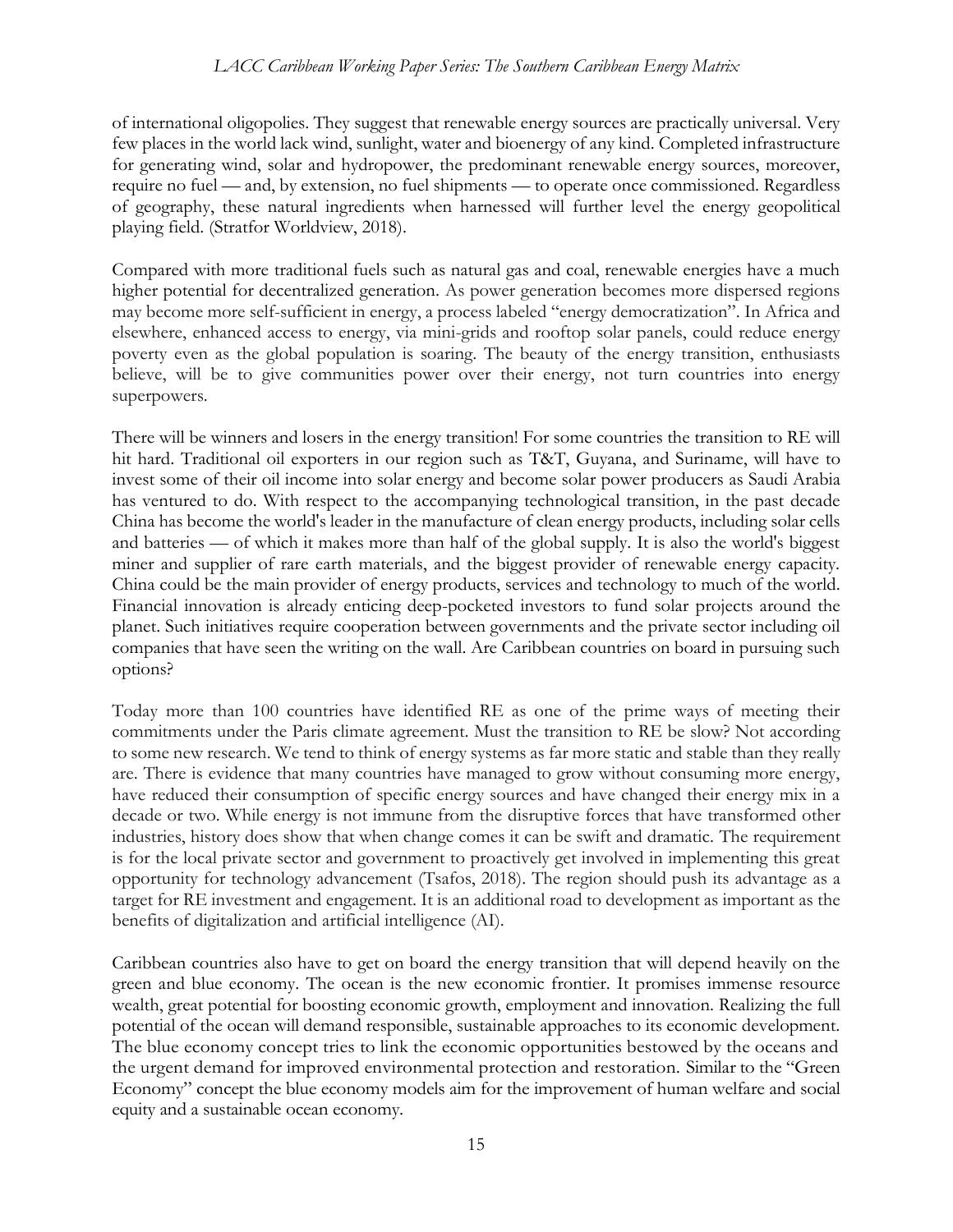Fossil fuels will still have a firm place in the Caribbean's blue economy. Future regional energy demand and foreign exchange earnings depend a great deal on this sector for some time. Oil and gas companies will continue to invest in further exploration, but by shortening the transition from exploration to production, negotiating maritime boundaries and ensuring a stable political and regulatory environment for regional energy cooperation in the blue economy. The region's overall development in an offshore/blue economy will depend on hydrocarbons, but there will have to be options developed to minimize the risks associated with the offshore hydrocarbons industry and provide the opportunity for more sustainable blue economy activities to grow. Such options might include the application of marine protected areas, marine spatial planning, the use of ecosystem-based management, and integrated coastal management. The literature on the blue economy is replete with such recommendations (Bryan, 2021).

## **Conclusion and Recommendations**

This article has stressed that energy dynamics in the southern Caribbean must always take account of global trends. The region does not exist in a vacuum. The world of fossil fuels has changed quite dramatically since the fall in oil and gas prices starting in 2014. Even after the fall, the Covid-19 pandemic struck a serious blow to oil demand at a time when the market was already oversupplied. The long-term effects on the world economy and energy demand, with respect to the extent of the impact and the recovery of national economies, will not be clear for quite some time in the future. What we have witnessed may just be a dress rehearsal for a structural decline in the oil and gas industry, and it raises serious questions about the risks versus rewards of traditional resource development models.

Continued investment by the IOCs in the GSB, and NOC investment in northern South America are the current exceptions to this global trend. Oil companies are reducing or cancelling their operation worldwide causing disruption. So, the warning signs for Southern Caribbean oil producers are clear. Agencies in the GSB countries responsible for the petroleum sector, finance ministries involved in planning, and political leaders will need to adjust their goals and acknowledge the risks inherent in this volatile sector. It is important for them to understand the changes, work with different scenarios to support their planning, and update their policies and systems. A more fundamental reevaluation of policy goals should prompt government-wide reviews of oil sector objectives and of its potential to create long-term value for the country. The risks associated with fiscal dependence on the fossil fuel sector should be clearly understood. Economic diversification is the key to economic survival.

Further investment in the petroleum sector should be considered in relation to the potential returns it can generate in economic growth and revenues and also the negative impacts it could have on other national objectives, such as climate mitigation goals, environmental protection and fiscal stability. When petroleum agencies coordinate with finance, planning and environmental agencies, and when the objectives of the petroleum sector are thoughtfully embedded into the national development agenda, the resulting strategies will be more resilient and prepare these new producer provinces for the future.

There is an uncertain future for the big oil and gas projects in the GSB. There is growing competitiveness of alternatives like wind and solar power that are often the cheapest sources of new electricity generation and a major employer in many countries. Many of the employees in the traditional energy sector can be retrained in the skills required for the RE sector. Oil and gas will be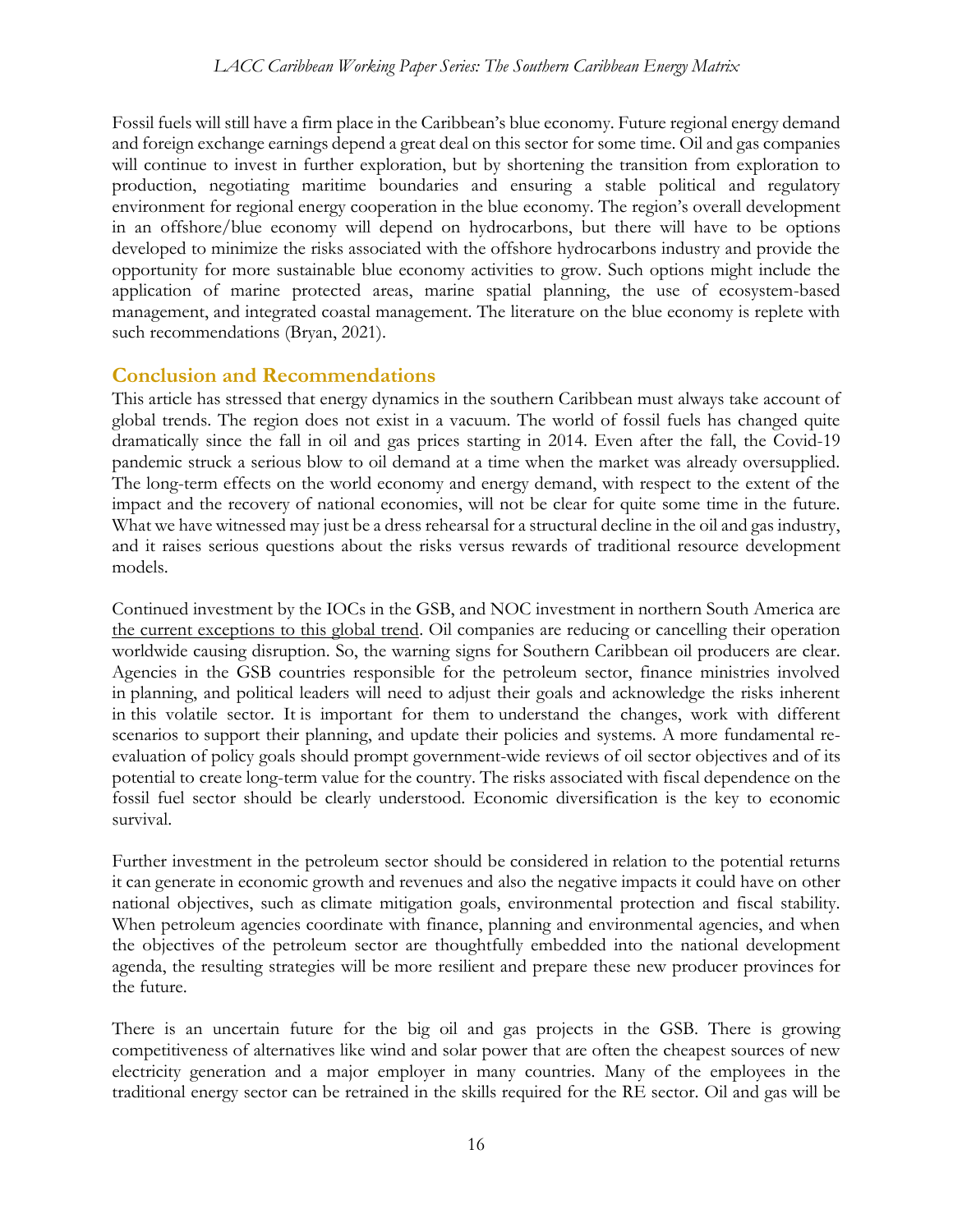around for several decades. But even the IOCs are getting the picture and investing in forms of RE. So far, the low breakeven points for oil in Guyana, that should protect it even in a lower carbon world, will not be enough forever. Guyana and Suriname must endeavor to use their new wealth in ways that prepare them for a more diverse economic future, or they run the risk of repeating the mistakes of other oil states that have been damaged by the resource curse.

Finally with respect to the aspirations of some countries in the northern and western Caribbean to continue oil exploration, there is a harsh reality. Unless they can replicate the unusual and successful circumstances of the GSB, with access to abundant and fertile wells from where sweet crude that can be lifted and monetized rapidly for quick returns, their efforts may be in vain. An early understanding of this circumstance and negative possibility will help those countries to avoid wasting investments in resources that will not provide a suitable return.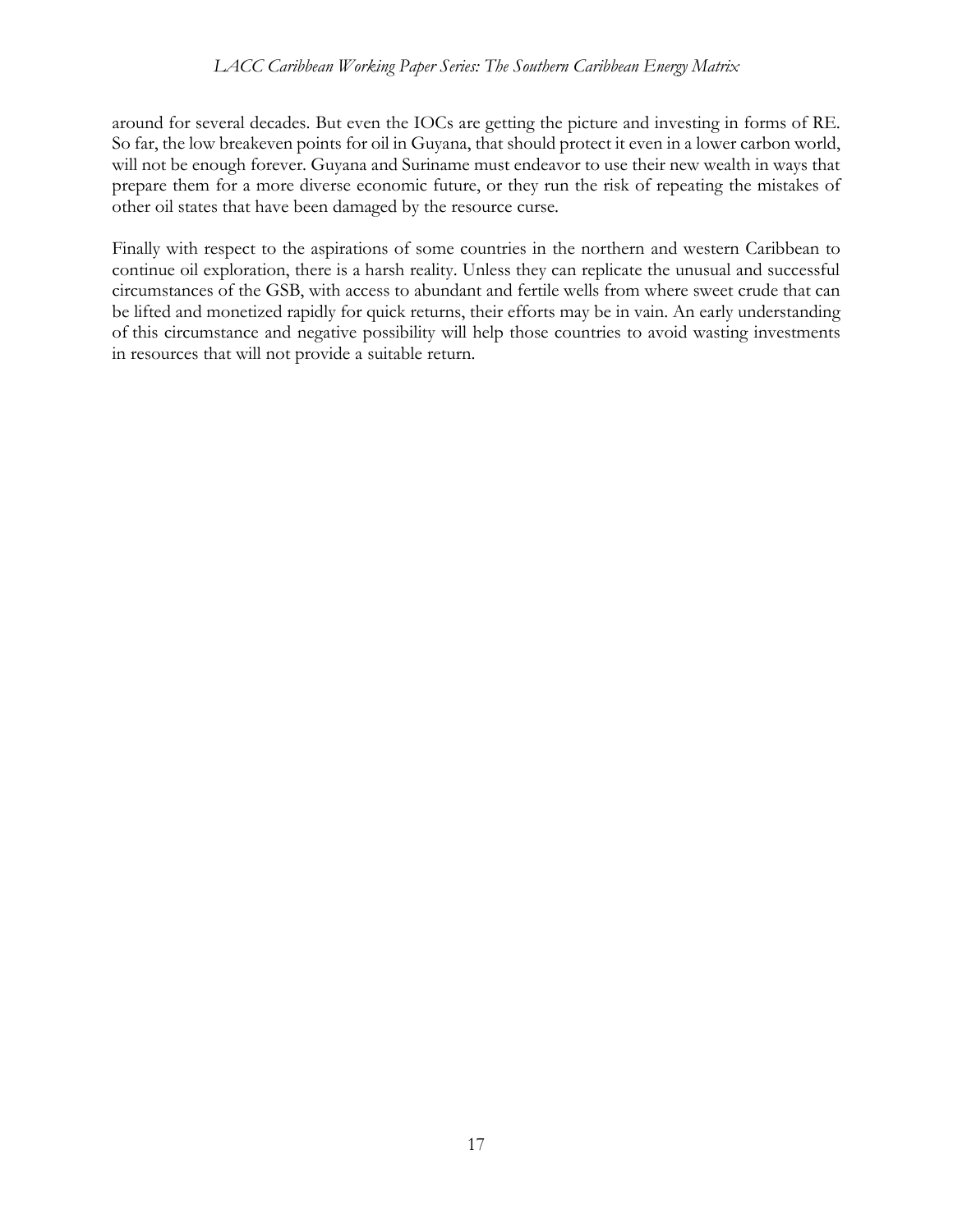## **References**

- Bryan, Anthony T. (March 2021) Rivalry in the Guyana Suriname Basin (GSB), the Holy Grail of oil and gas. Oil Now, March 1, 2021. Available at: https://oilnow.gy/featured/rivalry-in-theguyana-suriname-basin-the-holy-grail-of-oil-gas/
- Bryan, Anthony T. (2021) Is there a future for the oil and gas sector within the Caribbean's Blue Economy? In The Caribbean Blue Economy (Editors Peter Clegg et al)
- Bryan, Anthony T (2018) The Caribbean, in After the Fall: Energy Security, Sustainable Development and the Environment. (Editors Bruce Bagley, Suzanne Loftus et al), Lexington Books.
- Bryan, Anthony T. (2017) Shaping the Future of Caribbean Energy, in The Relevance of U.S.- Caribbean Relations: Three Views (Editor Michael A. Matera), Center for Strategic and International Studies (CSIS), Washington, D.C. Available at: https://www.jstor.org/stable/resrep23171.6
- Chiu, Dominic (2017) The East Is Green: China's Global Leadership in Renewable Energy. Available at: https://www.csis.org/east-green-chinas-global-leadership-renewable-energy
- Dwortzan, Mark (19 November 2020) Powering through the coming energy transition. Available at: https://www.energydaily.com/reports/Powering\_through\_the\_coming\_energy\_transition\_9 99.html
- Kaieteur News Online (February 24, 2021) Portion of Budget 2021 to be funded with loans VP. Available at: https://www.kaieteurnewsonline.com/2021/02/24/portion-of-budget-2021-t o-be-funded-with-loans-vp/
- Mair, John et al (2019) Oil Dorado: Guyana's Black Gold. London, Bite-Sized Public Affairs Books.
- OilNow (March 6, 2021) Guyana, Suriname leading Caribbean drilling—what about T&T? https://oilnow.gy/featured/guyana-suriname-leading-caribbean-drilling-what-about-tt/
- OilNow (15 February 2021) Accountability, realistic targets must be hallmarks of Guyana's local content policy-President Ali. Available at: https://oilnow.gy/featured/accountabilityrealistic-targets-must-be-hallmarks-of-guyanas-local-content-policy-president-ali/
- Smith, Matthew (February 24, 2021) Suriname looks to ramp up Oil production in a big way. Oilprice.com. Available at: https://oilprice.com/Energy/Crude-Oil/Suriname-Looks-To-Ramp-Up-Oil-Production-In-A-Big-Way.html
- Stolte, J.T. (April 2013) Testing the Atlantic Mirror Theory. Oil and Gas Financial Journal. Available at: https://www.lw.com/thoughtLeadership/testing-the-atlantic-mirror-theory